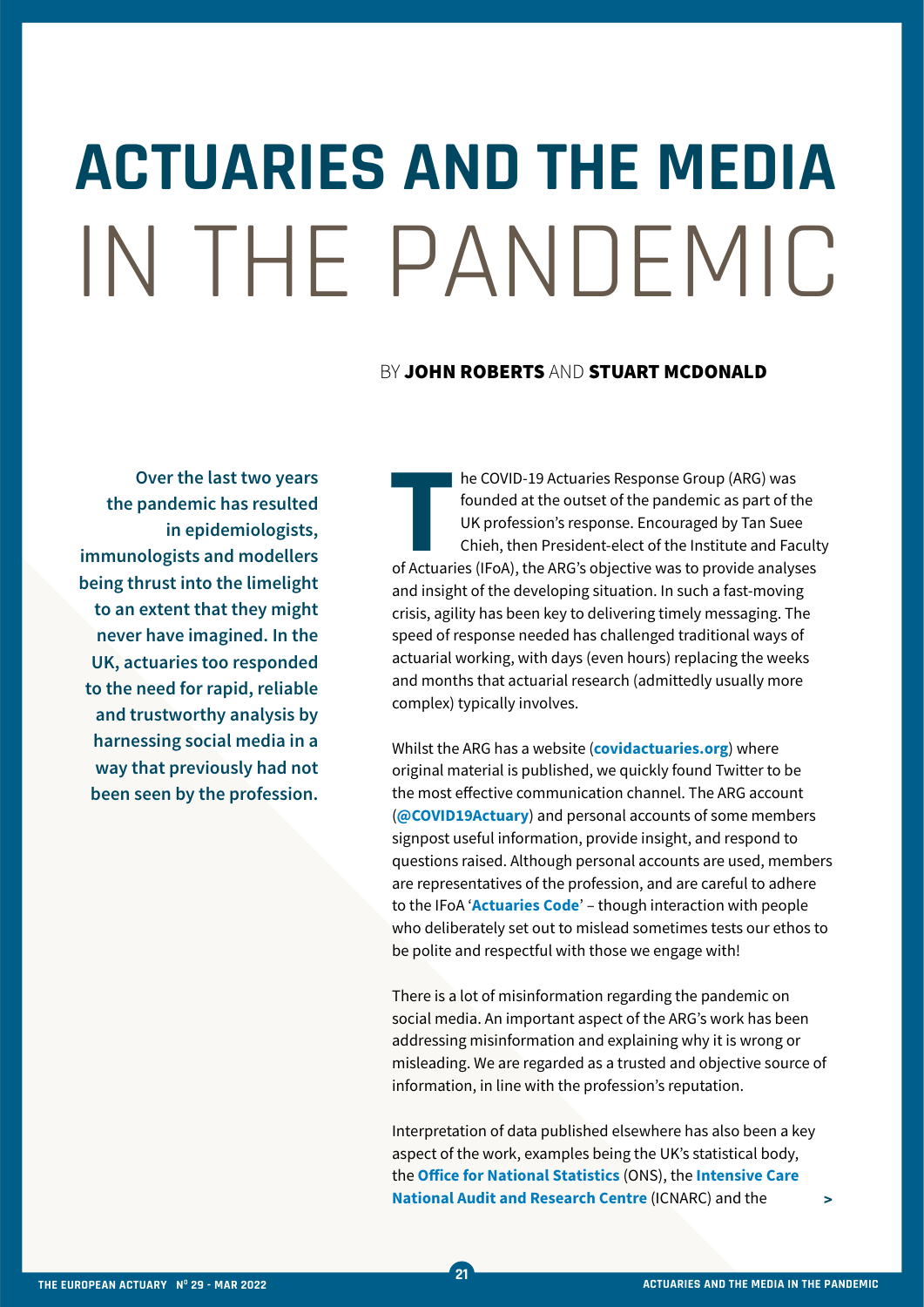**JOHN ROBERTS** is an actuary with nearly 40 years' experience in the profession, spent working in the UK life industry, predominately at Canada Life and Zurich. With many years' experience of both the group risk market, and life office pricing, John has most recently focused on establishing longevity swap contracts in respect of pension scheme liabilities.



## **[Continuous Mortality Investigation](https://www.actuaries.org.uk/learn-and-develop/continuous-mortality-investigation/about-cmi)** (CMI).

The CMI is another great example of how the UK profession responded to the pandemic. Here the ARG has sought to bring the CMI's agestandardised mortality analysis to a much larger audience than normal, helping explain why this is a better basis for calculating excess mortality than simpler death counts. Developing that theme, Stuart has collaborated with the CMI to support Sky News who produced helpful analyses putting the mortality shock of the last two years into historical context for the public.

## *'Just 30 minutes prior to the broadcast we were asked by a BBC reporter to estimate the impact the announcement would have.'*

One of the key benefits of Twitter has been the ability to engage with traditional media and politicians. Many media networks have journalists closely following our work, and behind the scenes Group members are often asked for advice. One recent example was the UK Prime Minister's announcement at 8pm on a Sunday night of an acceleration of the booster campaign. Just 30 minutes prior to the broadcast we were asked by a BBC reporter to estimate the impact the announcement would have. We were able to respond, and the reporter used our figures on national TV immediately after the Prime Minister spoke.

Media appearances have become common, some of which have influenced government policy. John has been repeatedly interviewed by the BBC's flagship radio programme '*Today*', which is closely listened to by politicians. And Stuart has been dubbed '*favourite actuary*' of '*More or Less'*, a weekly statistics programme on which he has regularly appeared. Three members of the team have conducted live TV interviews (for BBC News and Newzroom Afrika), a nerve-wracking experience, hoping the home Wi-Fi doesn't lag at an inopportune moment, and the family pet doesn't make a bid for stardom.

Political influence has extended beyond media interviews though. At the start of the vaccine rollout our analysis confirming that the priority ordering was optimal in terms of reducing deaths was widely quoted by the UK Government, including the Prime Minister. IFoA volunteers, including members of the ARG, have also supported the UK Government's scientific advisory group (SAGE), most notably in modelling the impact of an overwhelmed health system on mortality rates. **>**